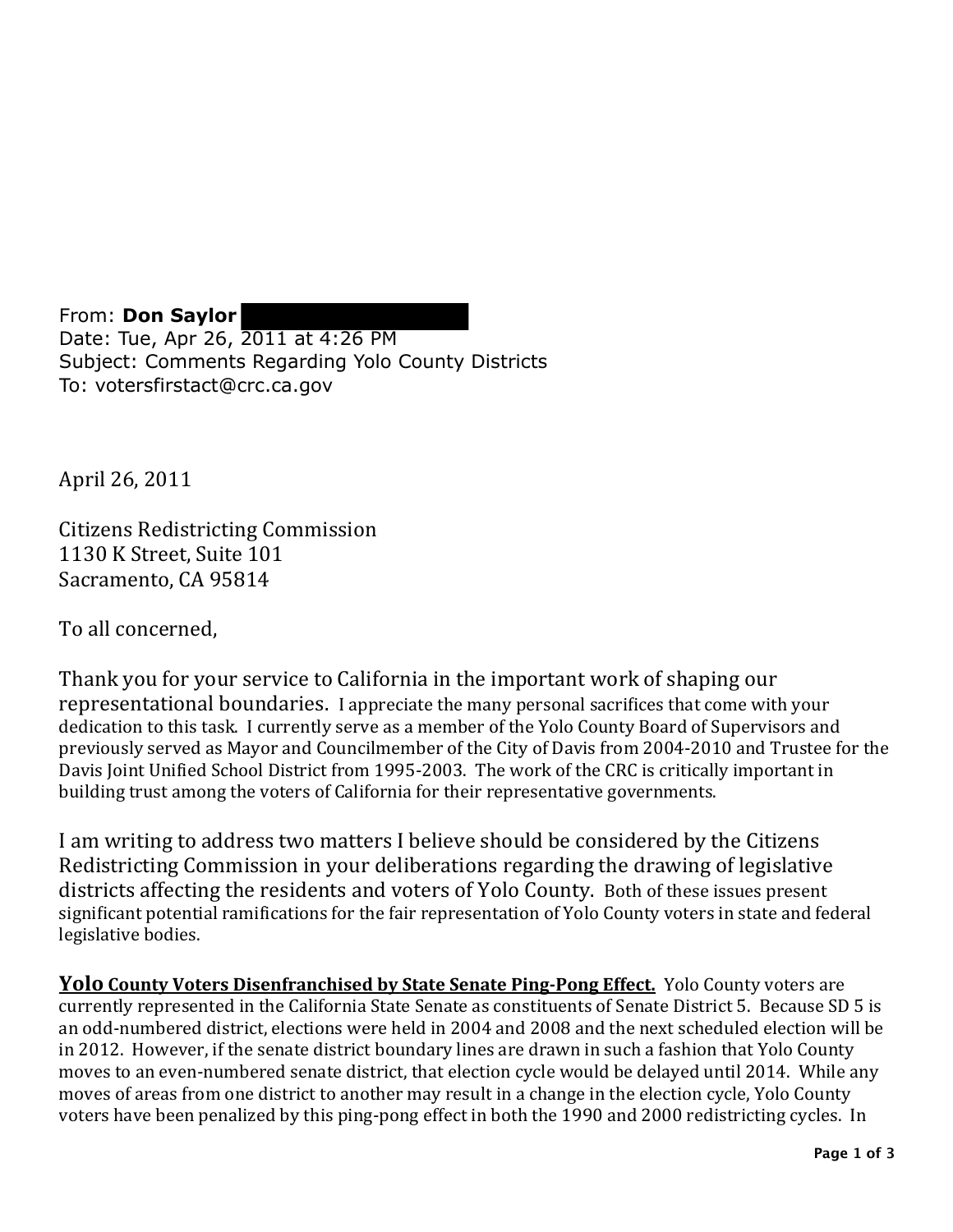the 1990 redistricting, Yolo County was shifted from SD 5 to SD 4, resulting in a six-year period between regular election cycles (1988-94) rather than the typical 4-year cycle of senate elections. In the 2000 redistricting, Yolo County was shifted back from SD 4 to SD 5 and Yolo County voters once again suffered a six-year window between regular senate elections (1998-2004).

The "Senate Odd-Even-Odd Ping-Pong Effect" resulted in Yolo County voters being represented by Senators for 2-year periods twice in a 12-year period (92-94 and 02-04) who they did not have the opportunity to select. Allowing this to happen once is understandable. Twice was a serious mistake. But three times in a row would be inexcusable. Yolo Couny must remain in an odd-numbered district to prevent this pattern of disenfranchisement from continuing. I ask that the CRC consider this ping-pong effect as you deliberate on the fair representation of all Californians.

**Community of Interest Should Define Legislative Boundaries.** I understand that a critical factor in drawing boundaries is the creation of districts encompassing communities of interest. In considering legislative boundaries for districts including Yolo County, I urge the CRC to consider the following factors:

Yolo County is an integral part of a region aligned along the Interstate 80 corridor, including Napa and Solano Counties.

Yolo County is part of an agricultural region united by the presence of the University of California at Davis and common crop patterns and agri-tourism that includes Napa, Sonoma and Solano Counties.

Yolo County is a part of a region and community of interest encompassing urban and rural areas united by the Cache Creek, Putah Creek, Berryessa and Delta watersheds

These factors define the character, concerns, interests and identity of Yolo County. The 1990 redistricting ignored these defining factors and included Yolo County in a district that stretched to Shasta, Siskiyou, and Trinity Counties. That far flung district failed to capture a consistent character or unite communities of interest and served the interest of none of the residents of any of the areas contained within its boundaries for effective representation. I hope that the CRC will be mindful of that experience from the past and truly seek to unite areas with common communities of interest.

Thank you for your consideration of these comments. Once again, I appreciate your efforts and dedication to the task of making our shared democracy function in the interest of all Californians.

Sincerely, Don Saylor Yolo County Supervisor District 2